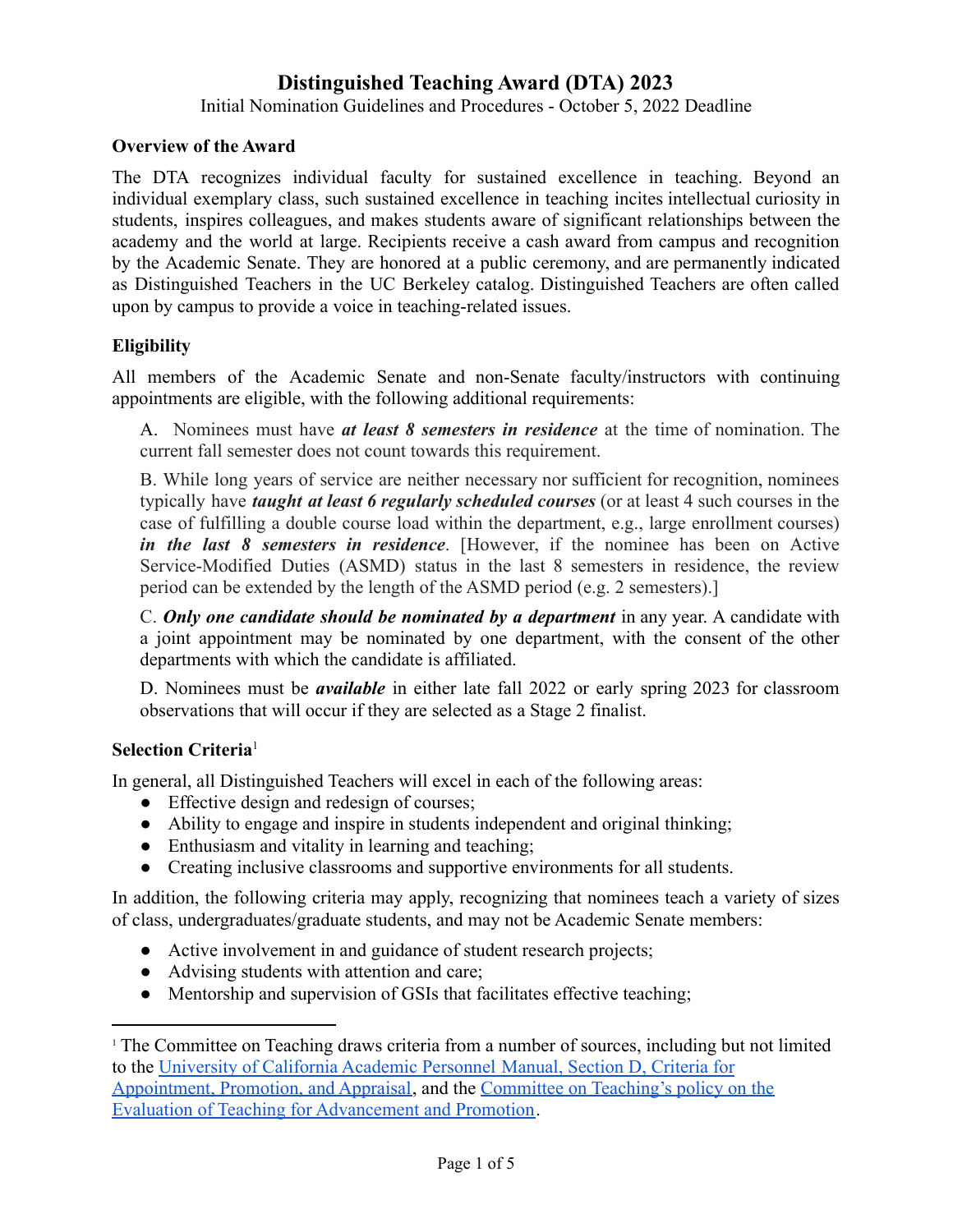- For Academic Senate faculty, excellence in creative and scholarly work, and evidence that the nominee's excellence in teaching and research go hand in hand;
- For non-Senate faculty, contributions to the teaching mission of the University.

### **Nomination Materials Required for "Stage 1" - Deadline, October 5, 2022**

**To nominate someone in your department, please have the department chair, teaching dean, or administrator in a similar role<sup>2</sup> email [teaching@berkeley.edu](mailto:teaching@berkeley.edu) with the subject "DTA Nomination."** Upon receipt of the email, a bDrive folder will be created and shared with the department contact person/s. Templates for the charts requested below are attached as an appendix and blank forms will also be provided in the bDrive folder. All other requested material should be uploaded to the bDrive folder.

- *A. Nomination letter***.** This letter should, in 2000 words or less, describe how the nominee excels in the criteria above. The letter carries significant weight with the Committee and is the most important document to be submitted. This is your opportunity to explain the nominee's superlative classroom teaching methods and teaching service to the department and campus, and to preempt any potential perceived weaknesses in the file. In the event of a repeat nomination, the letter should explain improvements or changes.
- *B. Chronological list of courses taught in last 8 semesters in residence.*
- *C. Quantitative evaluation scores and department averages for the 8 courses listed in (B).* The COT recognizes that such scores are an imperfect measure of teaching effectiveness, and considers them as part of a holistic assessment of the nominee's materials.
- *D. Raw evaluations (student comments) for 2 courses in the last 4 semesters in residence.* Submit in PDF format. You may, if desired, submit an additional one-page document if you feel the need to flag or explain any student evaluation(s) you view as inappropriate for consideration (e.g., inappropriate ad hominem attacks).
- *E. Teaching schedule for 2022-23,* to confirm the possibility of class observations.

Please do not inform the candidate they have been nominated. If a nominee is selected as a finalist (see below), the nominator and candidate will be notified immediately.

### **Overview of Process After Submission of Stage 1 Materials**

The COT will review "Stage 1" materials and, by early November, select finalists for "Stage 2." Finalists and their nominators will be asked to submit additional materials, including: class materials, a 1,000 word teaching statement, CV, list of teaching activities outside the classroom, letters of support from students and colleagues, additional evaluations, and a grade distribution chart. Stage 2 materials and templates are available in the DTA Stage 2 [Guidelines](https://docs.google.com/document/d/1Z_ctFDQScBSuM-lRK4N5LXAC8t_a2FPrJ799MnKEgCE/edit) document but need not be submitted until February 1, 2023. In early March, the COT will select DTA recipients (typically 4-5) from the Stage 2 finalists, to be recognized at an award ceremony in late April.

Please email the COT at [teaching@berkeley.edu](mailto:teaching@berkeley.edu) with any questions. We look forward to your submission!

<sup>2</sup> While the nomination must be approved and submitted by an appropriate official, *it may be initiated by anyone in a department, including students*.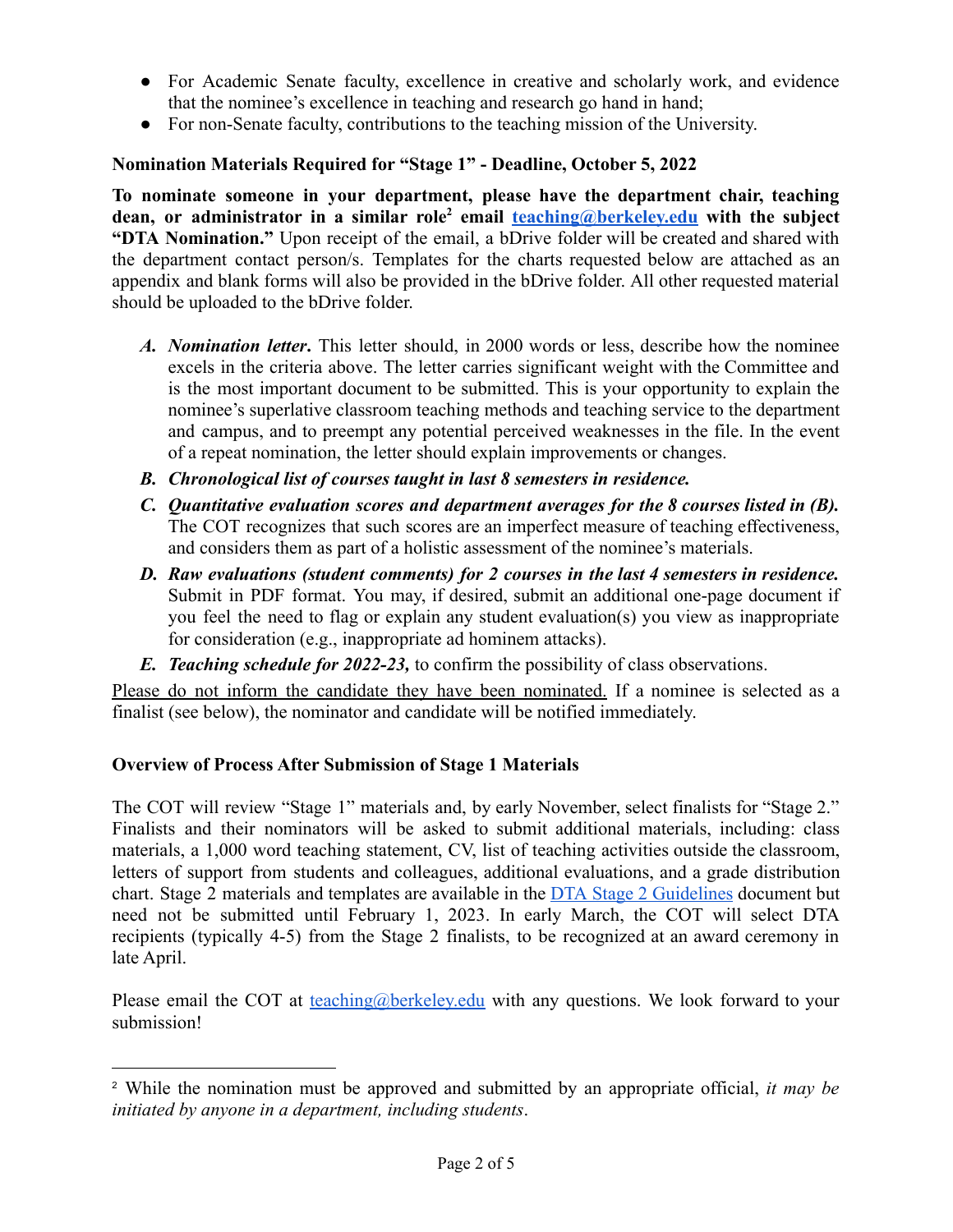# **APPENDIX - TEMPLATE FORMS FOR STAGE 1 MATERIALS**

# **Chronological List of Courses Taught**

Nominee:

List all courses taught during the last eight semesters in residence. Does not include current semester.

| Course Number | Title | Semester and Year | Enrollment |
|---------------|-------|-------------------|------------|
|               |       |                   |            |
|               |       |                   |            |
|               |       |                   |            |
|               |       |                   |            |
|               |       |                   |            |
|               |       |                   |            |
|               |       |                   |            |
|               |       |                   |            |
|               |       |                   |            |
|               |       |                   |            |
|               |       |                   |            |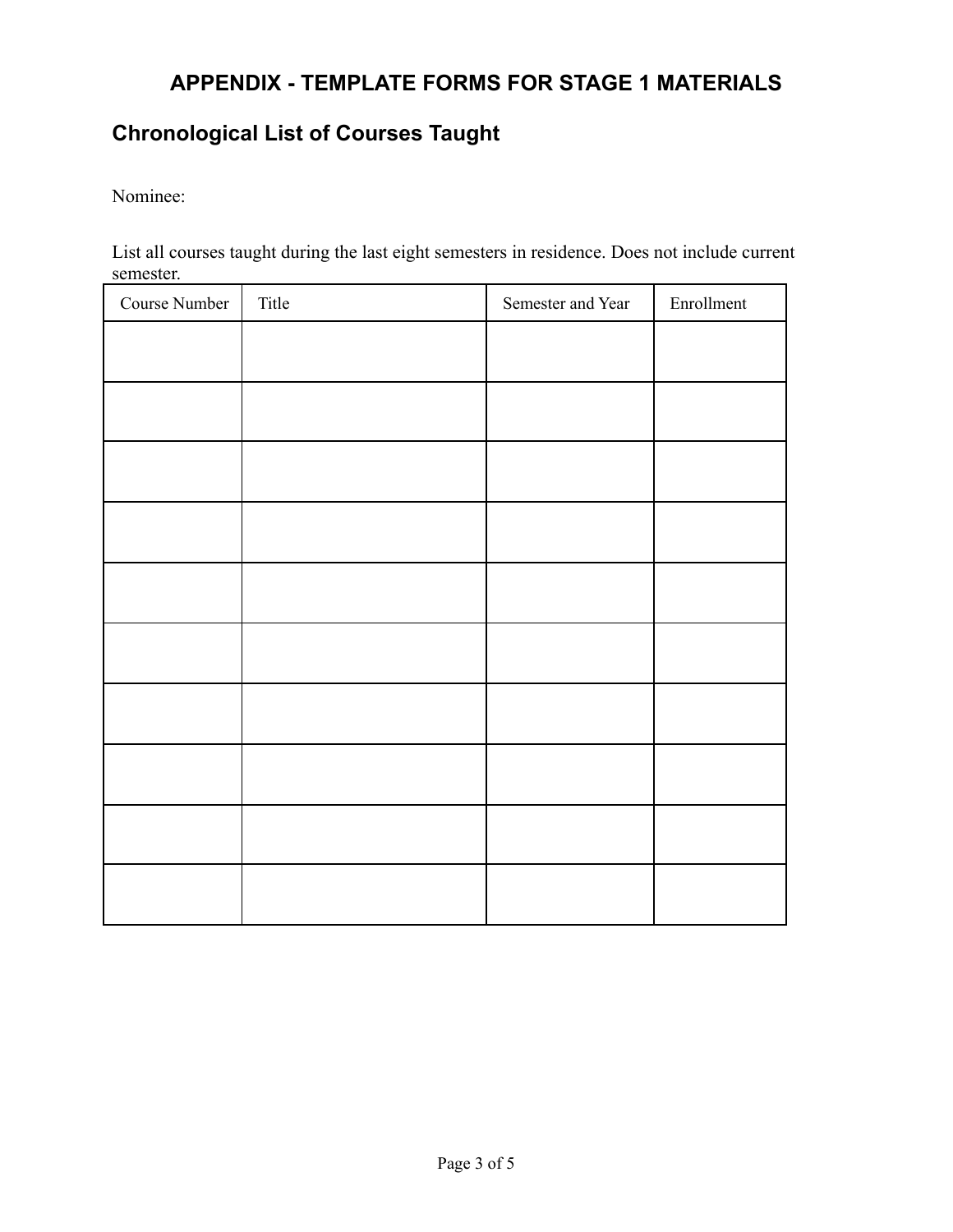## **Quantitative Summary and Comparison**

Nominee:

Quantitative Summary and Comparison: all courses in the last eight semesters of residence. The average score to be entered is the score on the one campus-wide question: **"Considering both the limitations and the possibilities of the subject matter and course, how would you rate the overall teaching effectiveness of the instructor?"** The scale is 1-7.

| Course<br>number | year | enrollment | $\#$ of evals<br>returned | nominee<br>average | dept average<br>for relevant<br>semester |
|------------------|------|------------|---------------------------|--------------------|------------------------------------------|
|                  |      |            |                           |                    |                                          |
|                  |      |            |                           |                    |                                          |
|                  |      |            |                           |                    |                                          |
|                  |      |            |                           |                    |                                          |
|                  |      |            |                           |                    |                                          |
|                  |      |            |                           |                    |                                          |
|                  |      |            |                           |                    |                                          |
|                  |      |            |                           |                    |                                          |